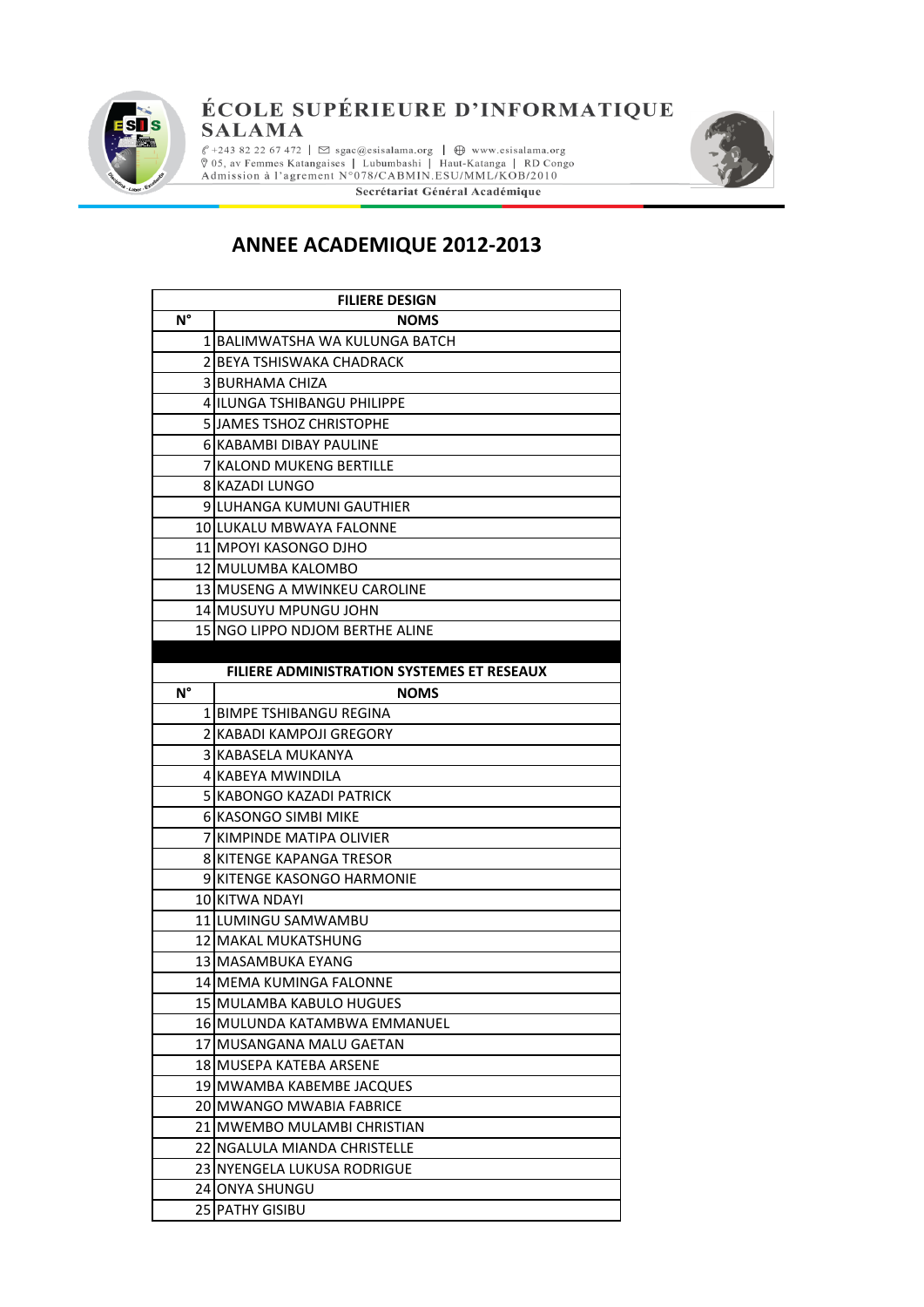|             | 26 POLO KHUABI                                        |
|-------------|-------------------------------------------------------|
|             | 27 RAMAZANI KITOKO JOSEPH                             |
|             | 28 TARTIBU BITUMBA NEL                                |
|             | 29 YOMBI MPANGA GEORCES DJO                           |
|             |                                                       |
|             | <b>FILIERE TELECOMMUNICATIONS ET RESEAUX</b>          |
| $N^{\circ}$ | <b>NOMS</b>                                           |
|             | 1 BINENE KAYEYE THEOPHILE                             |
|             | 2 ILUNGA NTONGA PATRIC                                |
| 3           | IKABONGO KANZA HERITIER                               |
|             | 4 IKALALA ILUNGA ARSENE                               |
|             | 5 KALUNGA MUGANZA                                     |
|             | 6lKAMUNGA JEKEJA CESAR                                |
|             | 7 MAKWIKANE MONGYUMBA                                 |
|             | 8 MALUNGU AMANI ADONIS                                |
|             | 9 MBAYA MBUYU                                         |
|             | 10 MITEWU MUKENDI PATRICK                             |
|             | 11 IMUJINGA WA KALUMBA BENJAMIN                       |
|             | 12 IMUKEBA MBAYABU PATRICK                            |
|             | 13 IMUSOLA WA MBALANGA PASCAL                         |
|             | 14 MUTEBA MUZANGU MARC                                |
|             | 15 INGOY KANKOMBA KHAN                                |
|             | <b>16 NGOY WA BANZA SERGE</b>                         |
|             | 17 INKULU KILUMBA                                     |
|             | <b>18 SHUKU NURU LIONEL</b>                           |
|             | 19 TSHAMALA KONGOLO MICHEE                            |
|             | 20 ITSHIBAMBA KABUNDA CHRISTIAN                       |
| 21          | IZAINA MUTEBA NOELLA                                  |
|             |                                                       |
|             | FILIERE MANAGEMENT DES SYSTEMES INFORMATIQUES/GESTION |
| $N^{\circ}$ | <b>NOMS</b>                                           |
|             | 1 IFEZA MUJINGA DORCAS                                |
|             | 2 ILUNGA KUMWIMBA HALTESSE                            |
|             | 3 KITWA NDALA TEDDY                                   |
|             | 4 IMUPELA KABULULE ALADIN                             |
| 5.          | <b>SABU MWAKU</b>                                     |
|             |                                                       |
|             | <b>FILIERE GENIE LOGICIEL</b>                         |
| N°          | <b>NOMS</b>                                           |
|             | 1 IASINA NEEMA GRACIA                                 |
|             | 2 KABONGO KUMWIMBA FABRICE                            |
| 3           | KALALA KAHIJI MARC                                    |
|             | 4 KALENGA FAILA MARIE RAPHAEL                         |
| 51          | KANINDA KADIMBA DANIEL                                |
|             | 6 KILA KYAKWIBANGA FRANCIS                            |
|             | 7 LUHUNGA MBAYO JONATHAN                              |
|             | 8 LUKALU KABEYA COLLIN                                |
|             | 9 ILWAMBA BIN KALUMBA PRIMO                           |
|             | 10 IMULAJA MWAMBA JEREMIE                             |
|             | 11 NTUMBA TSHIYEMBI MARCEL                            |
|             | 12 ISHUMBUSHO SEKA DIANE                              |
|             | 13 ISUMUNI BIN KIVIRA RICHARD                         |
|             | 14 TSHIMANGA NZONGOLA MICHEE                          |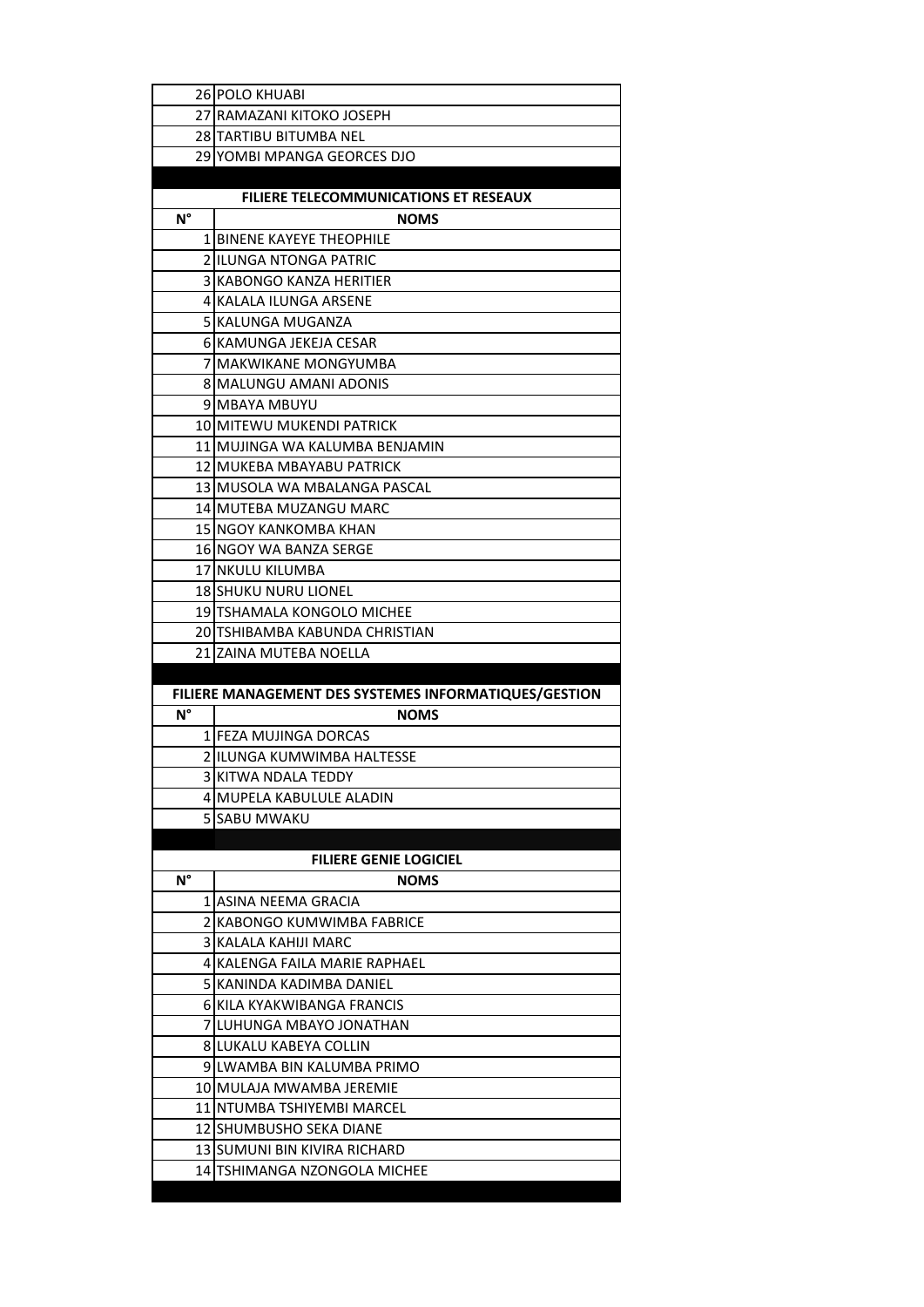### **ANNEE ACADEMIQUE 2013-2014**

| <b>FILIERE DESIGN</b> |                                                      |
|-----------------------|------------------------------------------------------|
| N°                    | <b>NOMS</b>                                          |
|                       | 1 BADIBANGA NDAYA SANDRINE                           |
|                       | 2 BITOTA MPINDA ESTHER                               |
|                       | 3 IILUNGA KUTUNA ANTONI                              |
|                       | 4 KABAMBA KALENGA THIERRY                            |
|                       | 5 KOLONGO WASINDO TOUSSAINT                          |
|                       | 6 KIFITA BRAUND YANNICK                              |
|                       | 7 KITENGE LOMBELA DAVID                              |
|                       | 8 MAKAP MWINKEU GAUTHIER                             |
|                       | 9 MASUNA KAMPANGALA ANACLET                          |
|                       | 10 IMBUYI MWANZA JOYCE                               |
|                       | 11 IMPANDEMOYA KABAMBULA ESPOIR                      |
|                       | 12 IMUGANZA MUHIYA LUCIEN                            |
|                       | 13 IMUMBA MULU VANESSA                               |
|                       | 14 MUNDUKU JEAN-MARC                                 |
|                       | 15 IMUTANINA JONATHAN                                |
|                       | 16lMWAD A KASAMB BELONNE                             |
|                       | 17 IMWANZA BAKENGA LISA                              |
|                       | 18 IMWEPU RAISSA                                     |
|                       | 19 NDAYA KAZADI ALLEGRESSE                           |
|                       | 20 NKULULA BARUANI JULES                             |
|                       | 21 INONGO KISHIKO NOCY                               |
|                       | 22 INTAMBWA NKAYA JEANNE                             |
|                       | 23 ODIA KAYAMBA CAROLE                               |
|                       |                                                      |
|                       | <b>FILIERE ADMINISTRATION SYSTEMES ET RESEAUX</b>    |
| N°                    | <b>NOMS</b>                                          |
|                       | 3 BELEBELE BADIBANGA GEDEON                          |
|                       | 4 BEYA KAJIMBA JOEL                                  |
|                       | 5 JELIE DADIBANGA ELIE                               |
|                       | 6IFARHI BAGAYAMUKWE BABI                             |
|                       | 7 KABAMBA WA BANZA KENNETH                           |
|                       | 9 KABONGO NSIONA ANDRE                               |
|                       |                                                      |
|                       | 10JKABWE PANU MPAKOLA ALAIN                          |
|                       | 11 KALENGA KAYAY ESTHER                              |
|                       | 12 KAPENDA DIHUKU KADDY                              |
|                       | 13 IKAPEND KAKEZ THADEE                              |
|                       | 14 KAPILA MUTOMBO                                    |
|                       | 16 KASW KAPEND JUNIOR                                |
|                       | 18 KIBARI ILUNGA KEVIN                               |
|                       | 19 KIBWE JACQUES                                     |
|                       | 20 KITWA KIBOKO DOMINIQUE                            |
|                       | 21 ILWAMBA MAHUNDU ARMEL                             |
|                       | 22 MPWEKELA KABONGO GAELLE                           |
|                       | 23 MUKADI KABONGO LIONEL                             |
|                       | 24 MULUMBA MWIKA JACQUES                             |
|                       | 25 MULUMBA TSHIBANDA MARC                            |
|                       | 26 IMULUMBA TSHITUMPULA OLIVIER                      |
|                       | 27 MUNYANY MOOM MICHEE                               |
|                       | 28 MWENZE LUFUNGULA GLOIRE<br>29 NDAMUSO FEZA NADINE |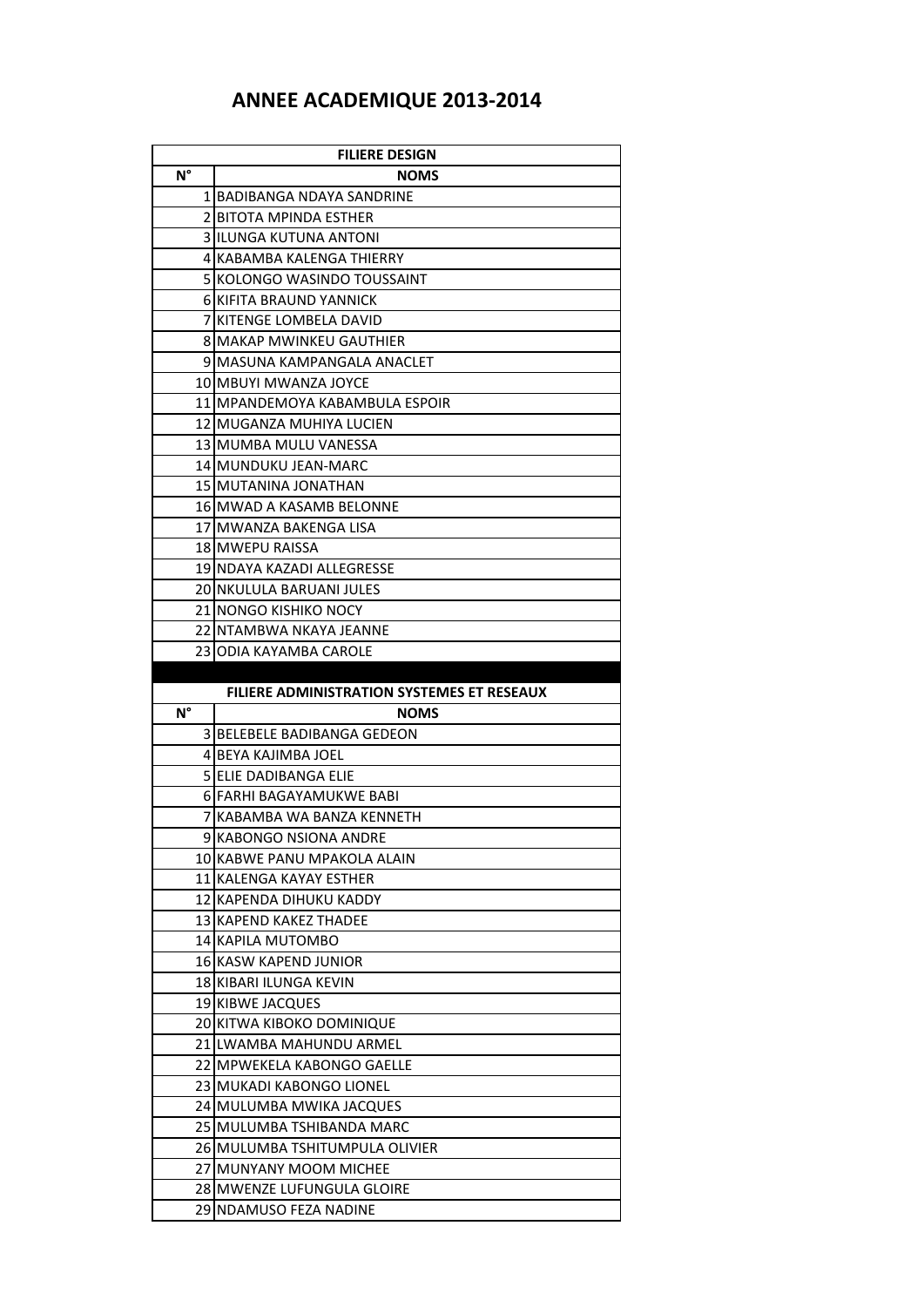| <b>30 INGOIE ANDJELANI RENILDE</b><br>31 INGOMB NACIBAND PATRICIA<br><b>32 INGOYI NDAYI MICHEE</b><br>33 INGOYI SHINGALETA DARRYL<br>34 NKULU KASONGO GAD<br>35 INTUMBA MUKOMA VERO<br>38 TSHIBANGU SHIMATU JUNIOR<br><b>FILIERE GENIE LOGICIEL</b> |
|-----------------------------------------------------------------------------------------------------------------------------------------------------------------------------------------------------------------------------------------------------|
|                                                                                                                                                                                                                                                     |
|                                                                                                                                                                                                                                                     |
|                                                                                                                                                                                                                                                     |
|                                                                                                                                                                                                                                                     |
|                                                                                                                                                                                                                                                     |
|                                                                                                                                                                                                                                                     |
|                                                                                                                                                                                                                                                     |
|                                                                                                                                                                                                                                                     |
|                                                                                                                                                                                                                                                     |
|                                                                                                                                                                                                                                                     |
| N°<br><b>NOMS</b>                                                                                                                                                                                                                                   |
| 1 EDDISHA JABULANI SHANY                                                                                                                                                                                                                            |
| 2 IILUNGA BAKANDA JEAN                                                                                                                                                                                                                              |
| 3 IIVICK TSHIBAMB EPAÏNETE                                                                                                                                                                                                                          |
| 4 KABONGO KALOMBO ARIEL                                                                                                                                                                                                                             |
| 5 KAHENGA NGONGO                                                                                                                                                                                                                                    |
|                                                                                                                                                                                                                                                     |
| <b>6 PRINCE KABUNDA JAYCEON</b>                                                                                                                                                                                                                     |

### **ANNEE ACADEMIQUE 2014-2015**

| <b>FILIERE DESIGN</b>    |                                                   |
|--------------------------|---------------------------------------------------|
| $N^{\circ}$              | <b>NOMS</b>                                       |
| 1                        | KABWE MASTAKI CHRISTIAN                           |
|                          | 2 KANGAKOLO NDUBA JOEL                            |
| $\overline{3}$           | KANOWA DAMIETTE                                   |
|                          | 4 KIBABILA KAOMA PATHI                            |
| 5.                       | KONGOLO WA MUTABUKA CHARLY                        |
|                          | <b>6 MANZI PALUKU PATRICK</b>                     |
| 7                        | <b>MASONGA KABONGO MICHAEL</b>                    |
|                          | <b>8 MBUYU MARTHA</b>                             |
| 9                        | MULAJA MWIKA DOMINIQUE                            |
|                          | 10 NAMWAN RUBAB MAGUY                             |
|                          | 11 NGALULA KALALA LISETTE                         |
| 12 <sub>l</sub>          | NGALULA MUDINGAYI CHRISTELLE                      |
|                          | 13 NGANDU ILUNGA LAURIANE                         |
|                          | 14 NKULU INA KALUME JESSICA                       |
|                          | <b>15 NYOTA ROSE MYRIAM</b>                       |
|                          | 16 TSHILOBO MAKAYAMBA SOLENE                      |
|                          | 17 UMBA MALOBA CHRISTELLE                         |
|                          | 18 YOKO MULABA BALBYNE                            |
|                          |                                                   |
|                          | <b>FILIERE ADMINISTRATION SYSTEMES ET RESEAUX</b> |
| $N^{\circ}$              | <b>NOMS</b>                                       |
|                          | <b>1 ARSENE BAKAND ARSENE</b>                     |
| $\overline{\phantom{a}}$ | <b>ILUNGA MUTOMBO PIERROT</b>                     |
| 3                        | IKALOMBO MUTOMBO ERICK                            |
|                          | <b>4 KAMU KABY DAN</b>                            |
| 51                       | IKATSHUVA THEOPHILE LOUISON                       |
| 61                       | KIBAMBA MUYUMBA ALAIN                             |
| 7                        | KIBAMBE MUKANGWA EMILE                            |
|                          | 8 KUMWIMBA MWAMBA LUCAS                           |
|                          | 9 KUNDA KISOFU ALAIN                              |
|                          | 10 LUBALA IRENGE DIEU LEVEUX                      |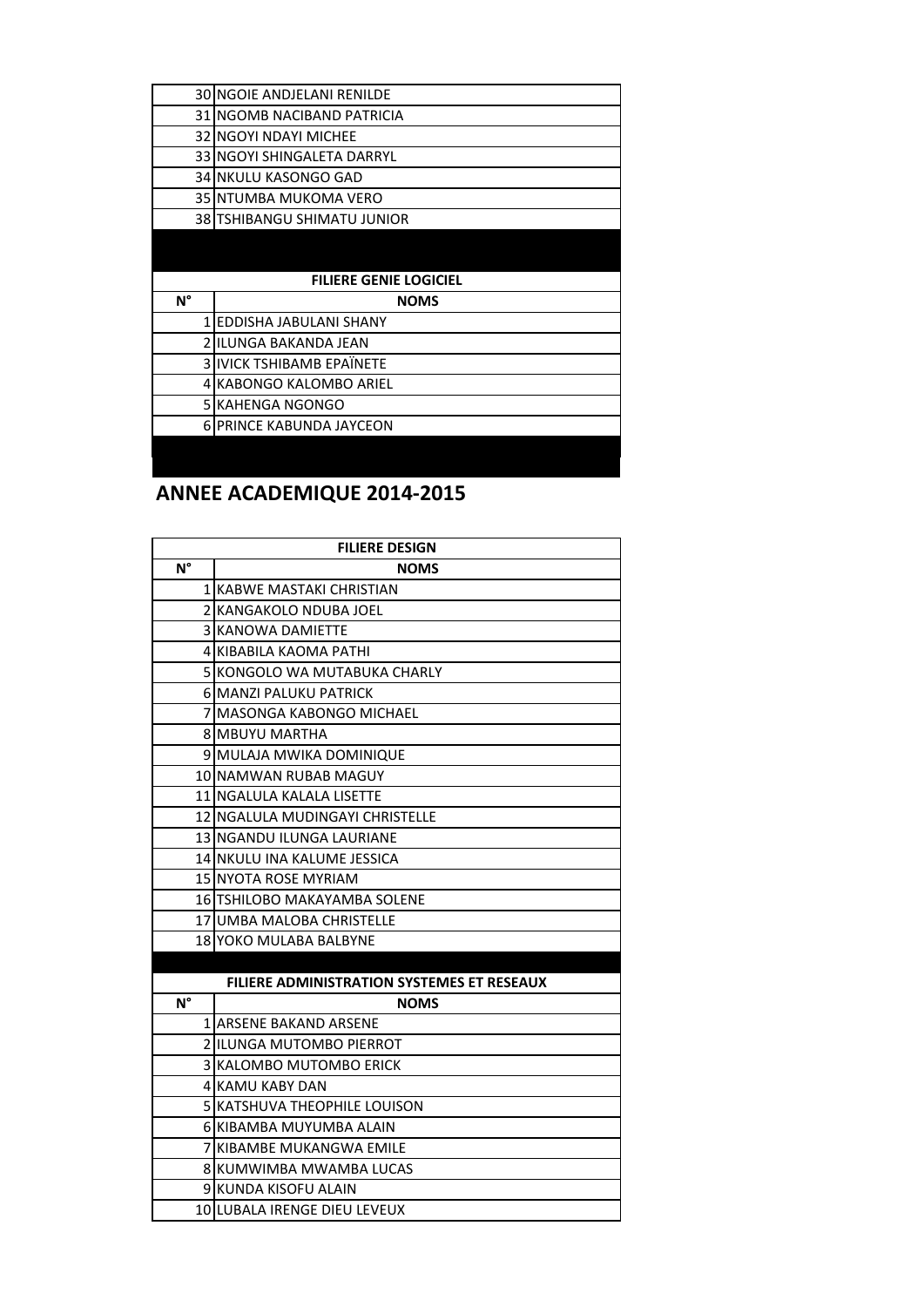|                                              | 11 MULAJI WA MULAJI MIKE             |
|----------------------------------------------|--------------------------------------|
|                                              | 12 MULUMBA ILUNGA JOSE               |
|                                              | 13 MUNGWANGA KABIKA BLAISE           |
|                                              | 14 MUSEBA WA MUSEBA GIRESSE          |
|                                              | 15 INGIZI SUMBU ROC                  |
|                                              | 16 NGOIE MWANZA GIRESSE              |
|                                              | 17 NTAMBWE KASONGO ELIE              |
|                                              | 18 SAMBWE DIANDA LANDRY              |
|                                              | 19 TSHIBANGU TSHAMBAY OLVIN          |
|                                              | 20 TSHILONGO TSHITAMBA FALONNE       |
|                                              | 21 ITSHINYOKA MWANA PATRICK          |
|                                              |                                      |
| <b>FILIERE TELECOMMUNICATIONS ET RESEAUX</b> |                                      |
| $N^{\circ}$                                  | <b>NOMS</b>                          |
|                                              | 1 JAMURI GASHIGU GEREMI              |
|                                              | 2 KALENGA MUKANJILA CLARISSE         |
|                                              |                                      |
|                                              | 3 KALENGA TAMBWE DJO                 |
|                                              | 4 KASONGO LUMEYA BENEDICT            |
|                                              | 6 KIWAYA MBWIJA VITAL                |
|                                              | <b>5 ILUBAVU SIFA MARLEINE</b>       |
|                                              | <b>7 ILUMBALA LUKANDA DEOGRATIAS</b> |
|                                              | 8 MANGA SUMI KATUNDU MARLEINE        |
|                                              | 9 MBANGU NAWEJ DAN                   |
|                                              | 10 MWABI KAYEMBE                     |
|                                              | 11 MWAMBA ELISE                      |
|                                              | 12 NDUWA MBAZ BEN                    |
|                                              | 13 NGALULA MUTOMBO LAETITIA          |
|                                              | 14 SABWE MASENGO ESTHER              |

# **ANNEE ACADEMIQUE 2015-2016**

## **SUIVI DES DIPLÔMES DIPONIBLES**

| <b>FILIERE ADMINISTRATION SYSTEMES ET RESEAUX</b> |                                              |
|---------------------------------------------------|----------------------------------------------|
| N°                                                | <b>NOM</b>                                   |
| $\mathbf{1}$                                      | KONJI WA DJULU LUCIEN                        |
| $\overline{\phantom{a}}$                          | LUBI KALALA CLAIRE                           |
|                                                   | 3 IMBUYA KABENGA LUC                         |
|                                                   | 4 INDAISHA KIMPASA ALPHONSE                  |
|                                                   | 5 INTUMBA SABWA JOEL                         |
|                                                   | <b>6 SAMBI LIONEL BANZA</b>                  |
|                                                   | TSHIBUMBA WA SAMPI CHARMANT                  |
|                                                   |                                              |
|                                                   | <b>FILIERE TELECOMMUNICATIONS ET RESEAUX</b> |
| N°                                                | <b>NOM</b>                                   |
| $\mathbf{1}$                                      | IKABENGELE MUZANG REAGAN                     |
|                                                   | MBUYI TSHIBWABWA BENOIT                      |
|                                                   |                                              |
|                                                   | <b>FILIERE GENIE LOGICIEL</b>                |
| N°                                                | <b>NOM</b>                                   |
| $\mathbf{1}$                                      | <b>BANZE NGOY STANIS</b>                     |
| $\overline{\phantom{a}}$                          | EMEDI MBAYO CEDRICK                          |
|                                                   | 3 IINFASHA MVUGE ELIEL                       |
| 4                                                 | KALALA MASELA CARROW                         |